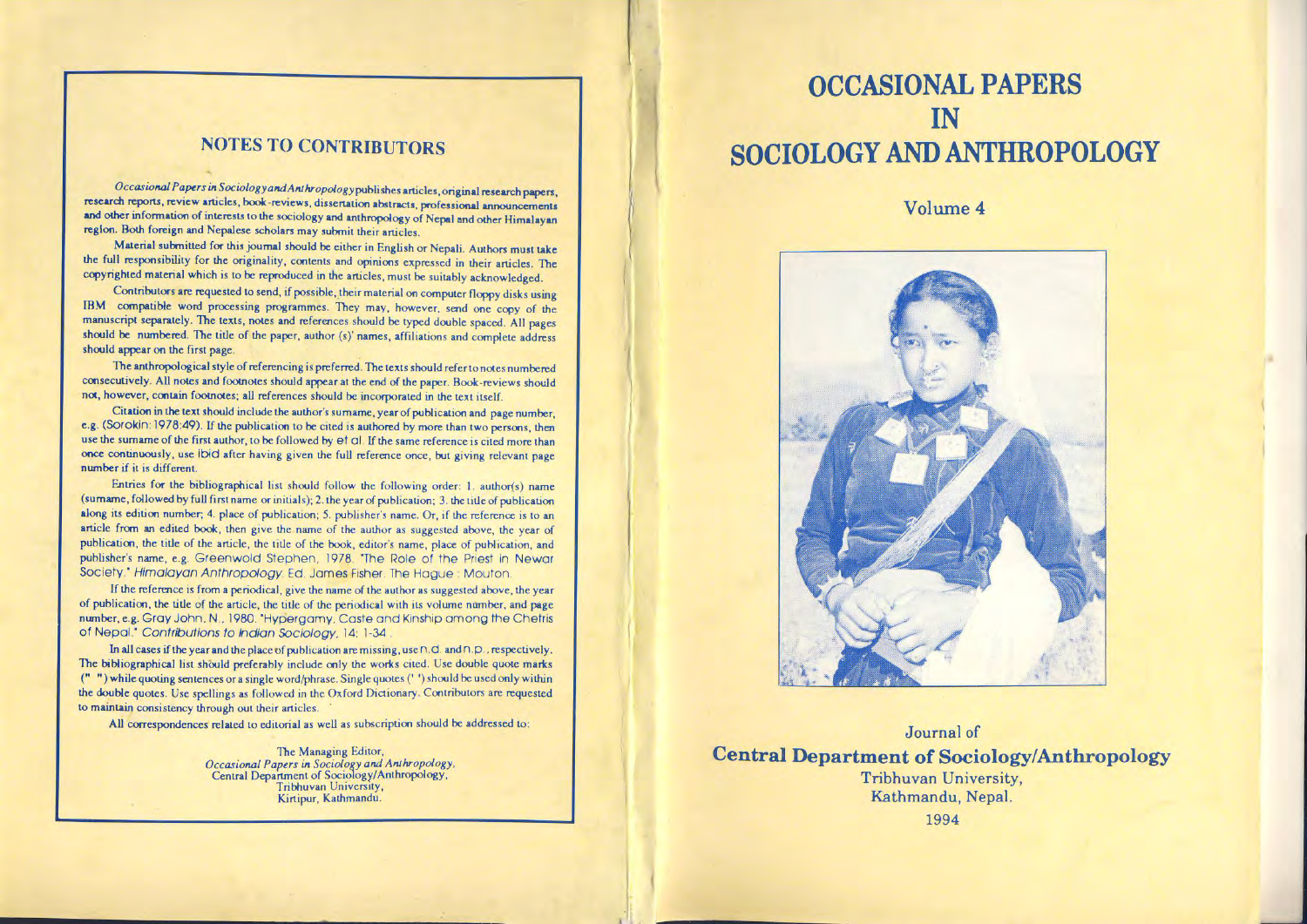# **OCCASIONAL PAPERS IN SOCIOLOGY AND ANTHROPOLOGY**

 $\mathcal{A}$ 

Volume 4

## Editorial Board

 $Rishikeshab RajRegmi$  $G$ *opal Singh Nepali KaiJash Nalh Pyakurtl ChiJiJanya Mishra*

Managing Editor *Youba Raj Luinltl*

Published by

**Central Department** of Sociology/Anthropology

Tribhuvan University. Kirtipur. Kathmandu. Nepal. 1994